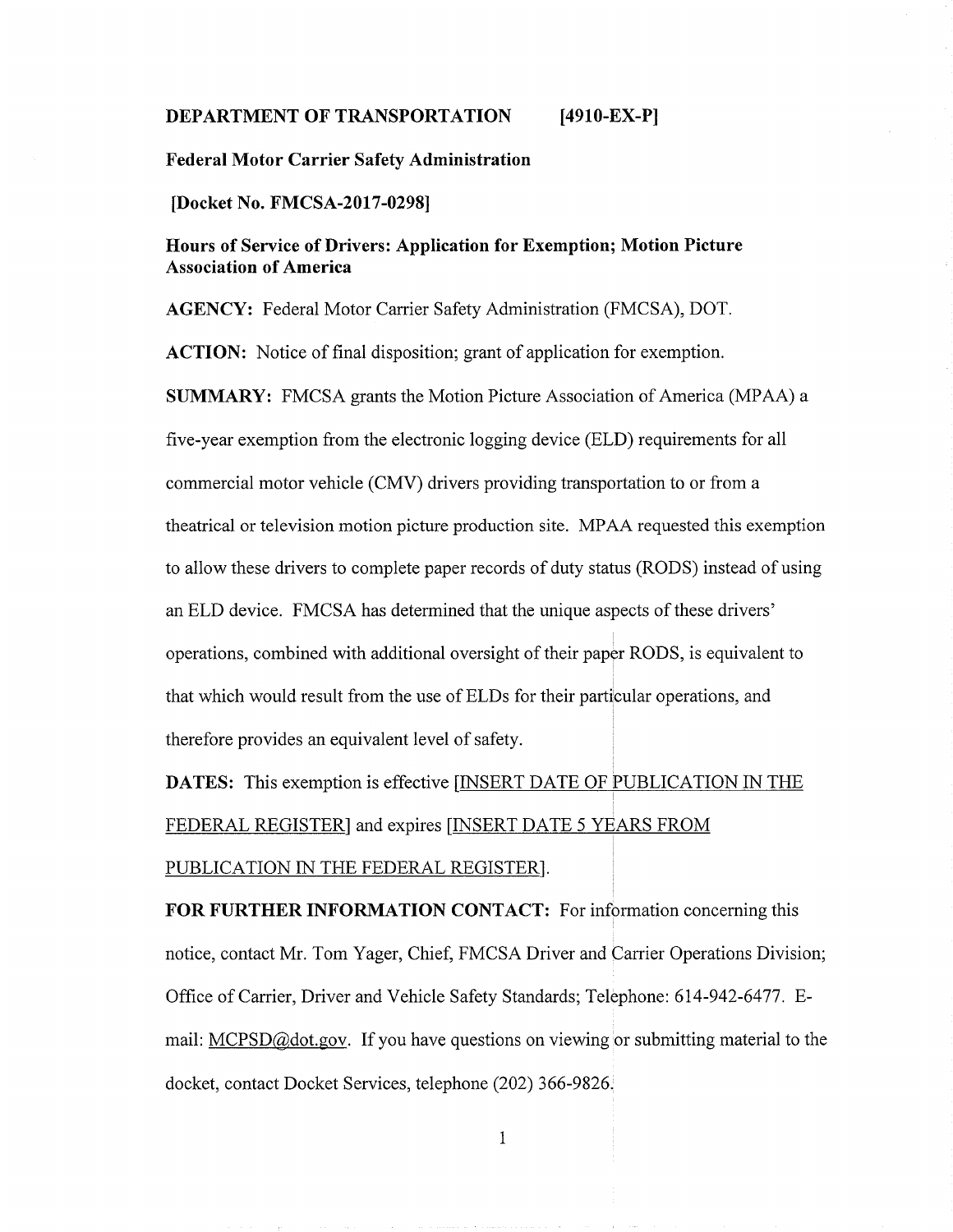#### **SUPPLEMENTARY INFORMATION:**

### **I. Public Participation**

#### Viewing Comments and Documents

To view comments, as well as documents mentioned in this preamble as being available in the docket, go to www.regulations.gov and insert the docket number, "FMCSA-2017-0298 in the "Keyword" box and click "Search." Next, click the "Open Docket Folder" button and choose the document to review. If you do not have access to the Internet, you may view the docket online by visiting the Docket Management Facility in Room W12-140 on the ground floor of the DOT West Building, 1200 New Jersey Avenue, SE, Washington, DC *20590,* between 9 a.m. and *5* p.m., e.t., Monday through Friday, except Federal holidays.

#### **II. Legal Basis**

FMCSA has authority under 49 U.S.C. 31136(e) and 31315 to grant exemptions from certain parts of the Federal Motor Carrier Safety Regulations (FMCSRs). FMCSA must publish a notice of each exemption request in the **Federal Register** *(49* CFR 381.315(a)). The Agency must provide the public an opportunity to inspect the information relevant to the application, including any safety analyses that have been conducted. The Agency must also provide an opportunity for public comment on the request.

The Agency reviews safety analyses and public comments submitted, and determines whether granting the exemption would likely achieve a level of safety equivalent to, or greater than, the level that would be achieved by the current regulation (49 CFR 381.305). The decision of the Agency must be published in the **Federal**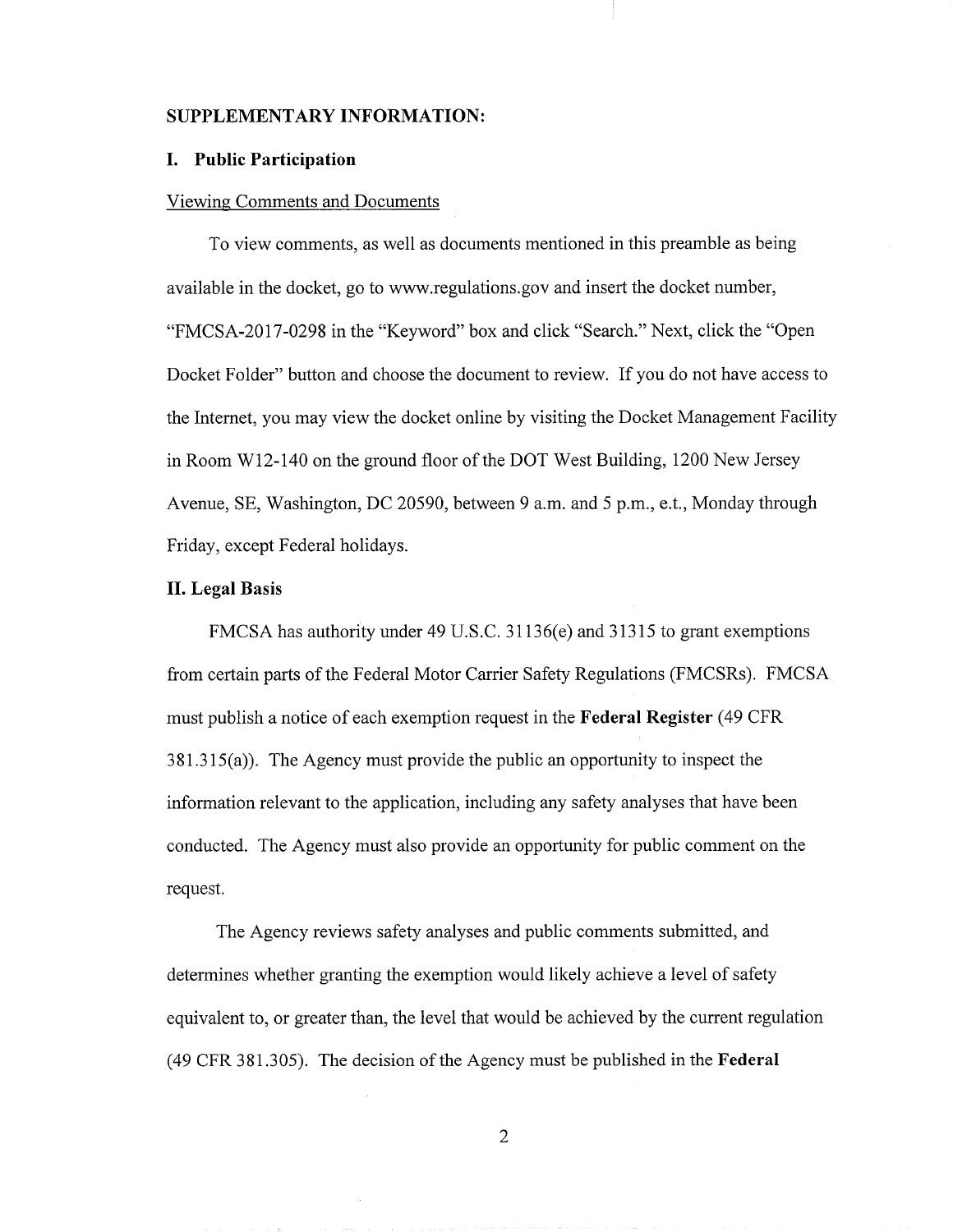Register (49 CFR 381.315(b)) with the reasons for denying or granting the application and, if granted, the name of the person or class of persons receiving the exemption, and the regulatory provision from which the exemption is granted. The notice must also specify the effective period and explain the terms and conditions of the exemption. The exemption may be renewed (49 CFR 381.300(b)).

### **III. Request for Exemption**

MPAA requested an exemption from the final rule on ELD requirements published in the **Federal Register** on December 16, 2015 (80 FR 78292). The exemption would allow all drivers of CMVs providing transportation of passengers and property to and from a theatrical or television motion picture production site to complete paper RODS instead of using an ELD device on or after December 18, 2017, the compliance date for the ELD rule. The term of the requested exemption is five years, subject to renewal.

MPAA reported that approximately 6,500 CMV drivers operate CMVs on a full- or part-time basis for the motion picture industry. According to HOS data developed by third party compliance services, these drivers spend on average less than four hours each day driving and drive about 40 miles per day. Their resulting RODs are often very complex, as are the driver HOS records that employing motor carriers must keep. Through close cooperation, the industry has been able to manage the extensive interchange of paper RODs that this work pattern requires. MPAA asserted that industry's success in HOS management is based on a system that is driver-based rather than vehicle-based.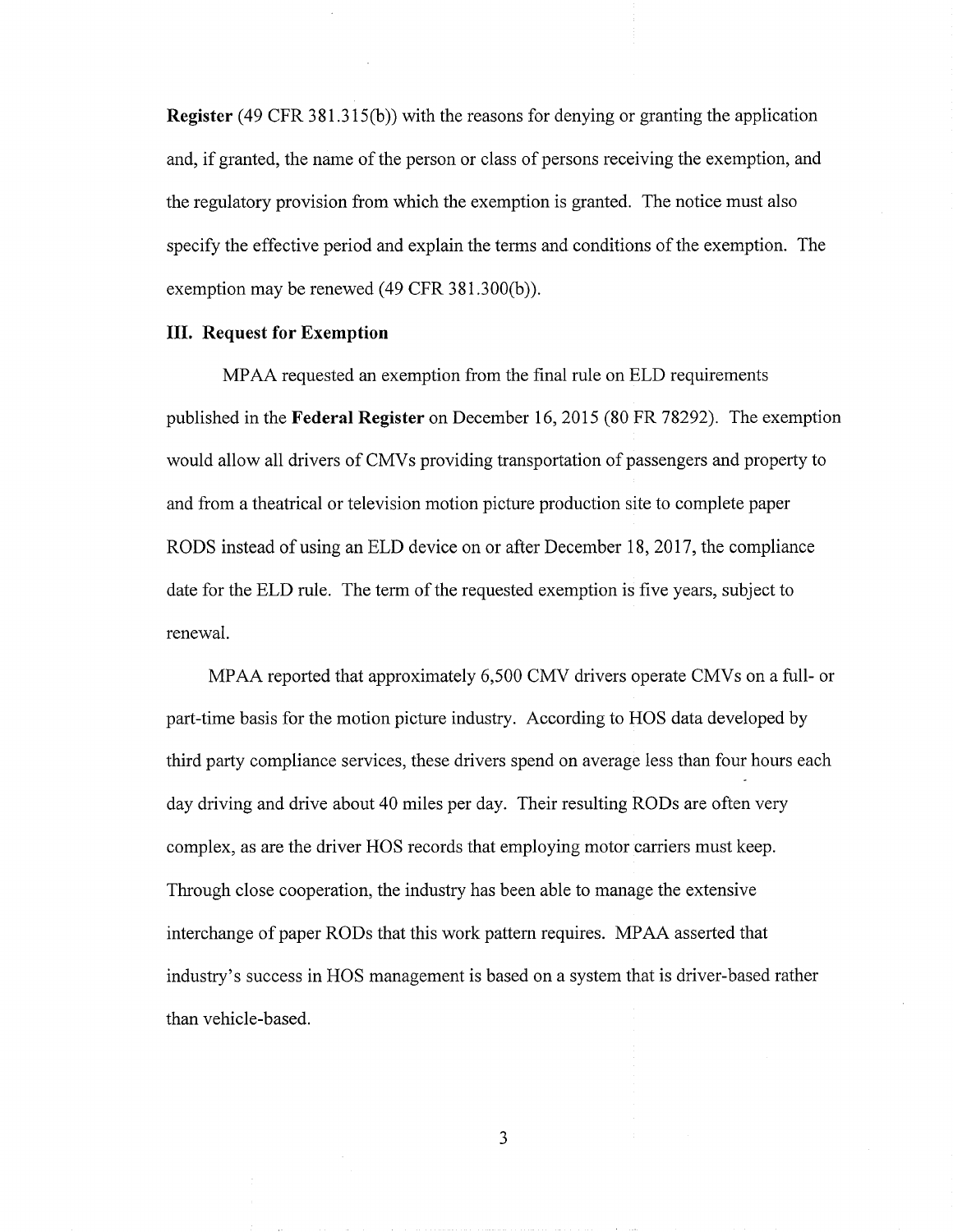According to MPAA, few production drivers qualify for the short-haul driver exception in 49 CFR 395.1(e)(1)(ii)(A) because they often exceed the 12-hour limit and therefore may be subject to the ELD requirements. Each time a production driver operates a CMV for a different studio or production company, the motor carrier and the driver must reconcile the driver's HOS record for the past week. At present, cooperation between production companies, various Teamsters locals, and drivers can reduce the burden of this detailed reconciliation. And under the current rules, drivers themselves can manage the necessary paper RODS, carry them to each new CMV, and transfer paper copies to each new motor carrier as needed. When a roadside inspection occurs, a driver can produce paper RODS for review by the enforcement official.

MPAA contends that the lack of interoperability among ELD platforms developed by various manufacturers means that motion picture company drivers will not be able to transfer HOS data from one carrier to other carriers.

MPAA states' that the motion picture industry (MPI):

"... has developed a comprehensive database that contains HOS data, making it easier for motor carriers to keep track of drivers' cumulative HOS and prevent HOS violations from occurring, all while protecting the confidentiality of each motor carrier's private records. This is true even when the driver has worked for a separate USDOT# within the MPI within the prior 7-day period or same 24-hour period. This same level of safety, compliance, and visibility to the driver's hours of service is **impossible in** the current ELD landscape.

 $\overline{4}$ 

<sup>&</sup>lt;sup>1</sup> www.regulations.gov, Docket Item FMCSA-2017-0298-0027, Filed by Alicia Leahy for MPAA on November 28, 2017.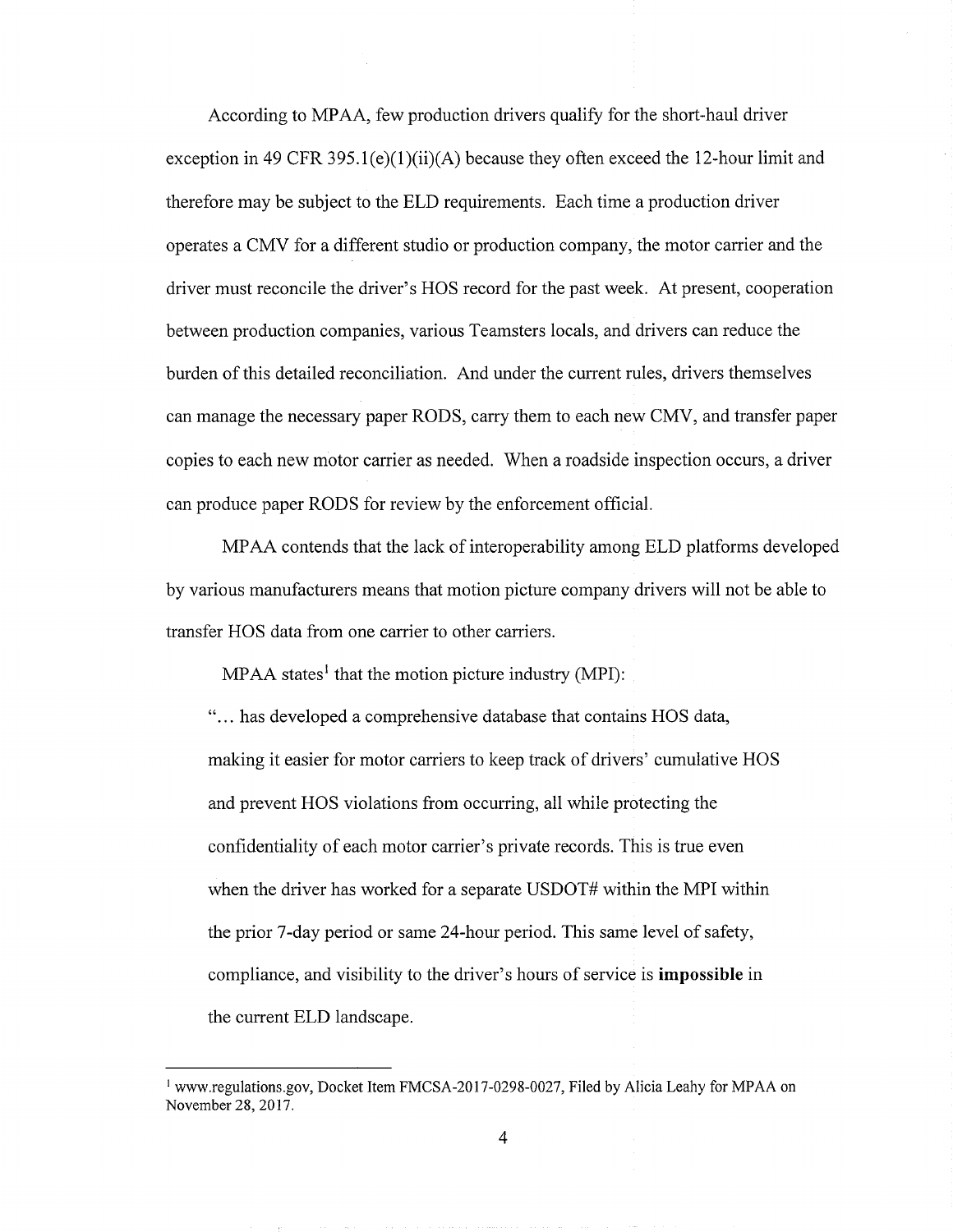"Current regulatory requirements designate that drivers submit logs within 13 days of the 24-hour period to which the record pertains. 49 C.F.R.  $\S$ 395.8(a)(2)(ii). MPAA Member companies go above and beyond by requiring drivers to submit RODS within 24 hours of the duty period to which the record pertains, which is a 12-day reduction in the timeframe otherwise required."

"The RODS are then reviewed by third-party auditing companies, resulting in accelerated reporting of HOS compliance and an independent assessment of accuracy. This allows any concerns that may be discovered in the review to be expeditiously addressed by the employing motor carrier that is ultimately responsible for enforcement of the regulations. Member companies' current practices include reviewing driver payroll records and other supporting documentation such as fuel receipts, inspection reports, vehicle records and receipts, expense receipts, schedules, bill of lading, etc. to verify the accuracy of the paper logs" [emphasis in original].

A copy of MPAA's application for exemption is available for review in the docket for this notice.

### **V. Public Comments**

On October 27, 2017, FMCSA published notice ofthis application and requested public comments (82 FR 49771). The Agency received 29 comments. Eight respondents, including Teamsters Local 399 and the International Brotherhood of Teamsters (IBT), provided support for the exemption. Eleven respondents, including the Advocates for Highway and Auto Safety (Advocates) and the Commercial Vehicle Safety Alliance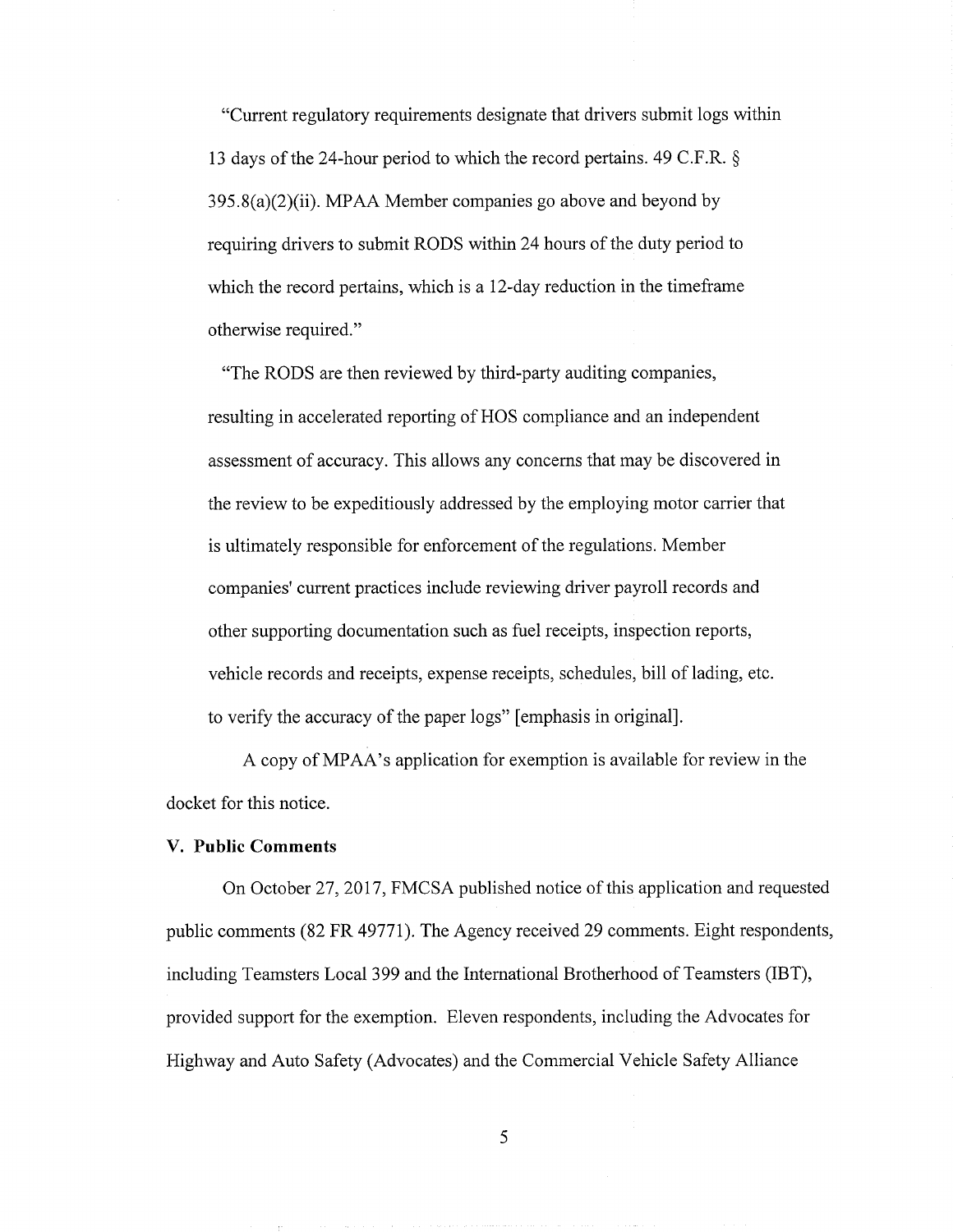(CVSA), opposed the exemption. Ten respondents commented about the ELD rule but did not comment on MPAA's application.

Among supporters of the application, Teamsters Local 399, which has 4,500 members in the motion picture and television industry, stated that "[t]he AMPTP [Alliance of Motion Picture and Television Producers], it's signatory Studios and Producers spend millions of dollars, year after year, decade after decade, keeping themselves and Teamster drivers in compliance throughout the United States. Paper logs for our industry have been practiced, preached and perfected with safe and accurate results for multiple Studios, Production Companies and thousands of drivers in the motion picture industry that are employed by them."

Among opponents of the application, Advocates concluded that MPAA "does not meet the statutory and regulatory requirements for the exemption. The Application fails to justify the need for the exemption, provide an analysis of the safety impacts the requested exemption may cause, or provide information on the specific countermeasures to be undertaken to ensure that the exemption will achieve an equivalent or greater level of safety than would be achieved absent the exemption."

CVSA registered its opposition by noting that "exemptions from federal safety regulations have the potential to undermine safety, while also complicating the enforcement process. The Federal Motor Carrier Safety Regulations and the Hazardous Materials Regulations exist to ensure that those operating in the transportation industry are equipped to do it safely."

### **VI. FMCSA Response**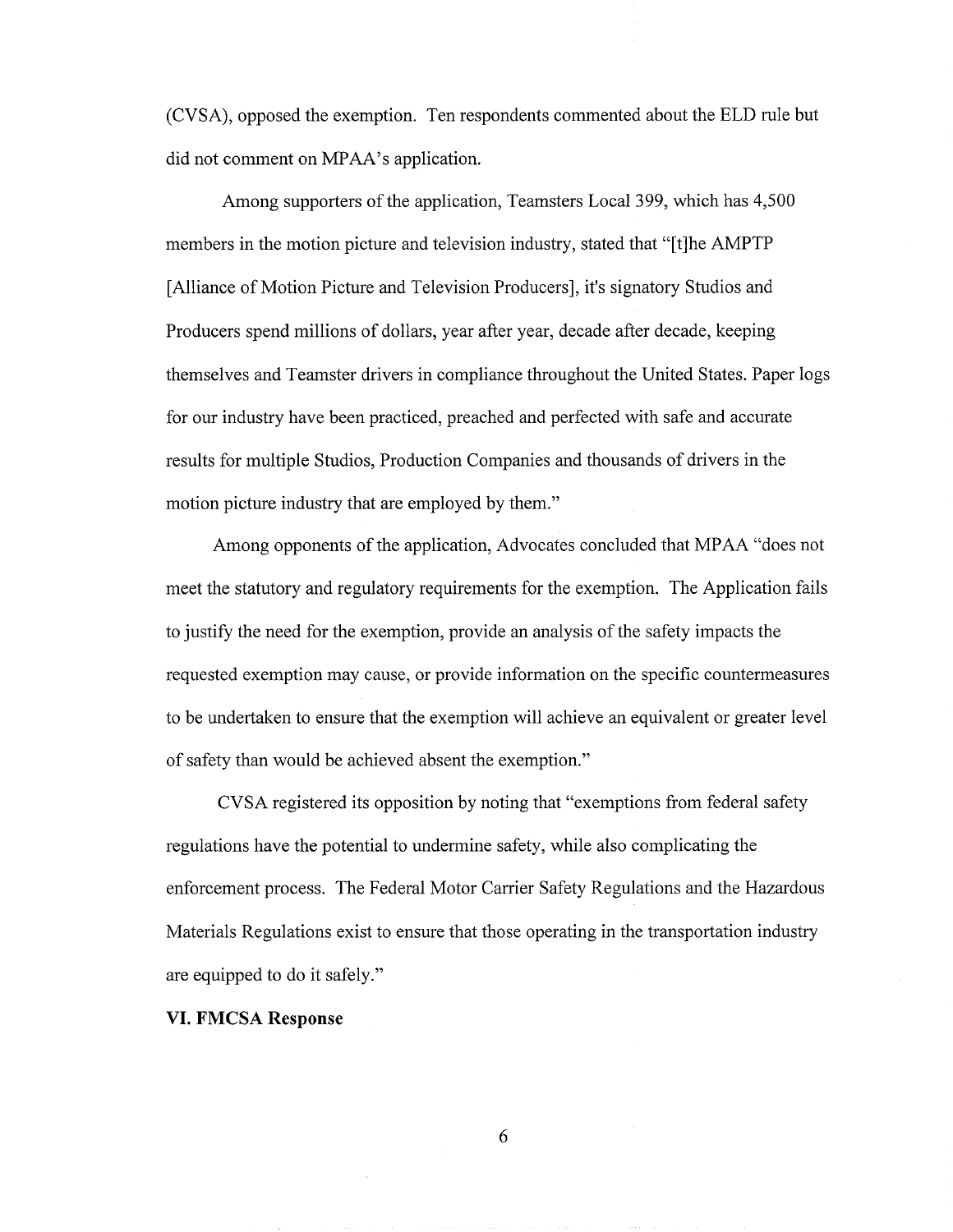FMCSA has evaluated MPAA's application and the public comments. The Agency disagrees with commenters' remarks that MPAA has not justified the need for the exemption or provided specific countermeasures. MPAA has outlined their unique operational issues that justify not using ELDs and clearly explained the special handling oftheir RODs that ensures a high level of accuracy to provide the equivalent level of safety.

We note at the outset that Congress has recognized the unique aspects of the motion picture industry's operations and has provided statutory exceptions from some HOS regulations.2 The industry's drivers generally operate short distances and normally spend much of their time off duty. Therefore, Congress has allowed these drivers longer work days and drive time compared to the normal hours-of-service rules.

Because of the nature of their operations, motion picture industry drivers often will continue to use the same paper RODS from one carrier to another. In these unique circumstances, using an ELD system would provide little additional accuracy to the HOS data because most duty status information would be manually entered by the drivers and interoperability between the systems is not required. As MPAA states, the paper log provides continuity for the carrier and enforcement to evaluate compliance, regardless of the number of carriers for which the driver is operating in a given 7-day or even 24-hour period. FMCSA acknowledges that, given the unique arrangements under which drivers in the motion picture industry routinely operate for multiple carriers over brief periods of time, paper RODS may prove more efficient than ELDs.

**<sup>2</sup>** See Section 4133 of SAFETEA-LU (119 Stat. 1744) (set out as a note to 49 U.S.C.3 1136).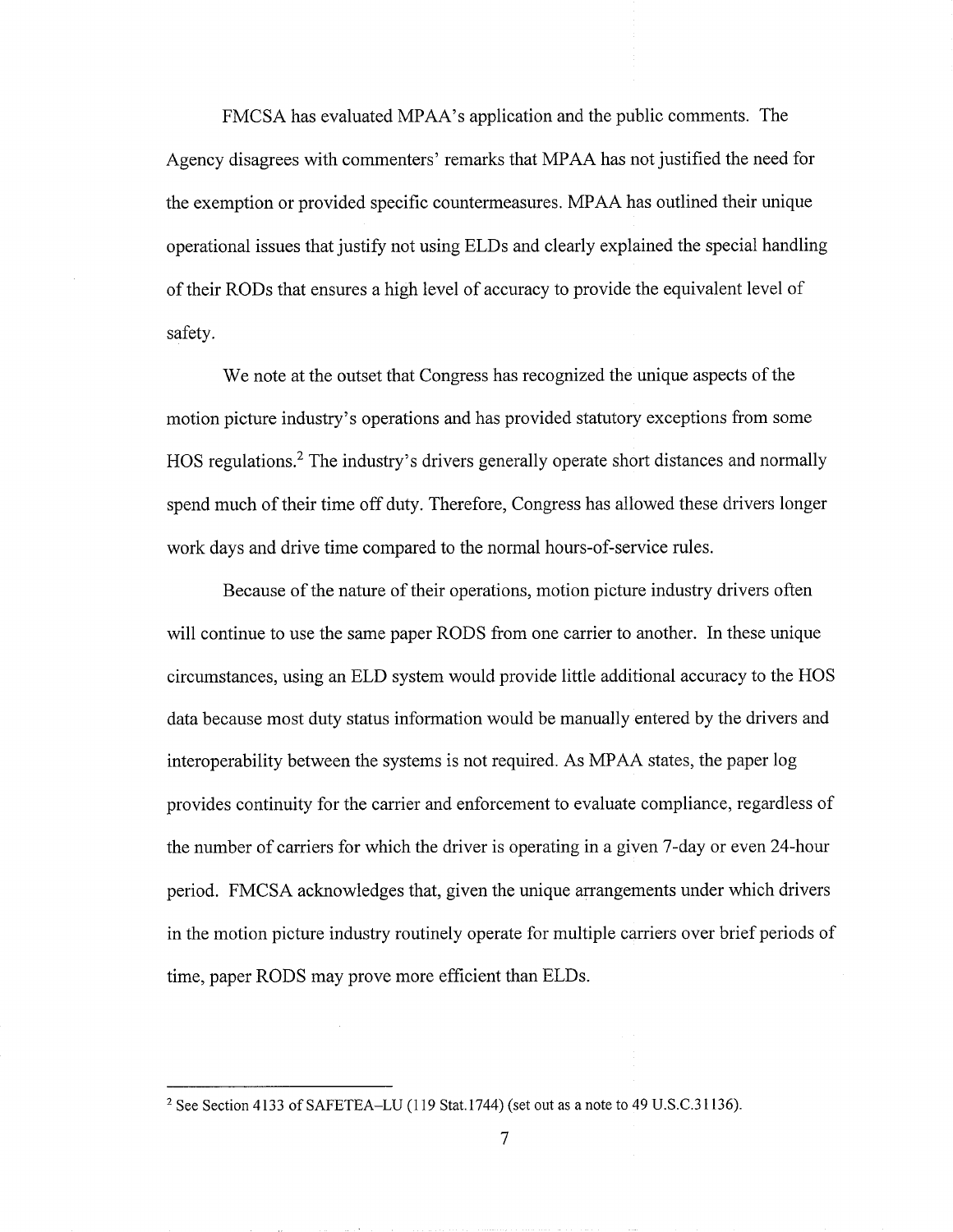In addition, MPAA members are required to submit their RODS within 24 hours, rather than waiting for the 13 -day period allowed by 49 CFR 395.8. According to MPAA, these "RODS are reviewed by a third-party auditing company, resulting in accelerated reporting of HOS compliance and an independent assessment of accuracy." In view of the heightened scrutiny of HOS records to which drivers in the motion picture industry are subject to (as described in the MPAA statement in Section III, above), FMCSA believes that drivers operating under this exemption will achieve a level of safety equivalent to or greater than the level of safety that would be achieved through the use of ELDs [49 CFR381.305(a)].

### **VII. Decision**

For the reasons addressed above, and subject to the terms and conditions set forth in Section VIII, FMCSA grants MPAA's request for an exemption from the ELD requirement under 49 CFR *395.8(a).*

### **VIII. Terms and Conditions of the Exemption**

- 1. Drivers operating under the exemption are exempt from the ELD requirement under 49 CFR 395.8(a).
- 2. The exemption is effective [INSERT DATE OF PUBLICATION IN THE FEDERAL REGISTER] and, unless revoked at an earlier date, expires [INSERT DATE 5 YEARS FROM PUBLICATION IN THE FEDERAL REGISTER].
- 3. Drivers must have a copy of this notice or equivalent signed FMCSA exemption document in their possession while operating under the terms of the exemption. The exemption document must be presented to law enforcement officials upon request.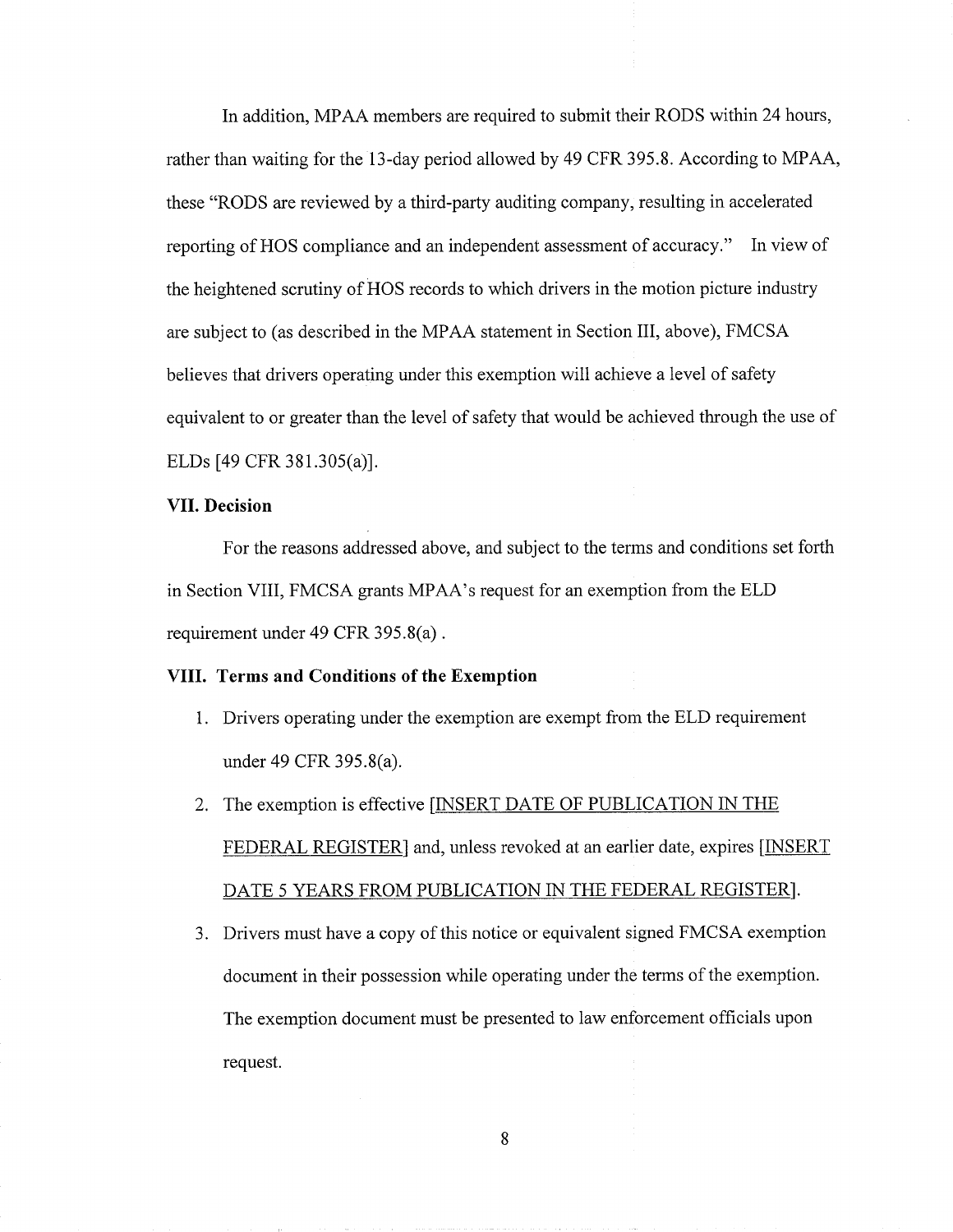4. Carriers operating under this exemption may not have an "Unsatisfactory" rating with FMCSA or be subject to any imminent hazard or out of service orders.

## Preemption

In accordance with 49 U.S.C. *31315(d),* during the period this exemption is in effect, no State shall enforce any law or regulation that conflicts with or is inconsistent with this exemption with respect to a firm or person operating in interstate commerce. Notification to FMCSA

Exempt motor carriers must notify FMCSA within *<sup>5</sup>* business days of any accident (as defined in 49 CFR 390.5), involving any of their CMVs operating under the terms of the exemption. The notification must include the following information:

- (a) Name of the exemption: " $MPAA$ ,"
- (b) Name of the operating motor carrier,
- (c) Date of the accident,
- (d) City or town, and State, in which the accident occurred, or closest to the accident scene,
- (e) Driver's name and license number,
- (f) Vehicle number and State license number,
- (g) Number of individuals suffering physical injury,
- (h) Number of fatalities,
- (i) The police-reported cause of the accident,
- (j) Whether the driver was cited for violation of any traffic laws or motor carrier safety regulations, and
- (k) The driver's total driving time and total on-duty time period prior to